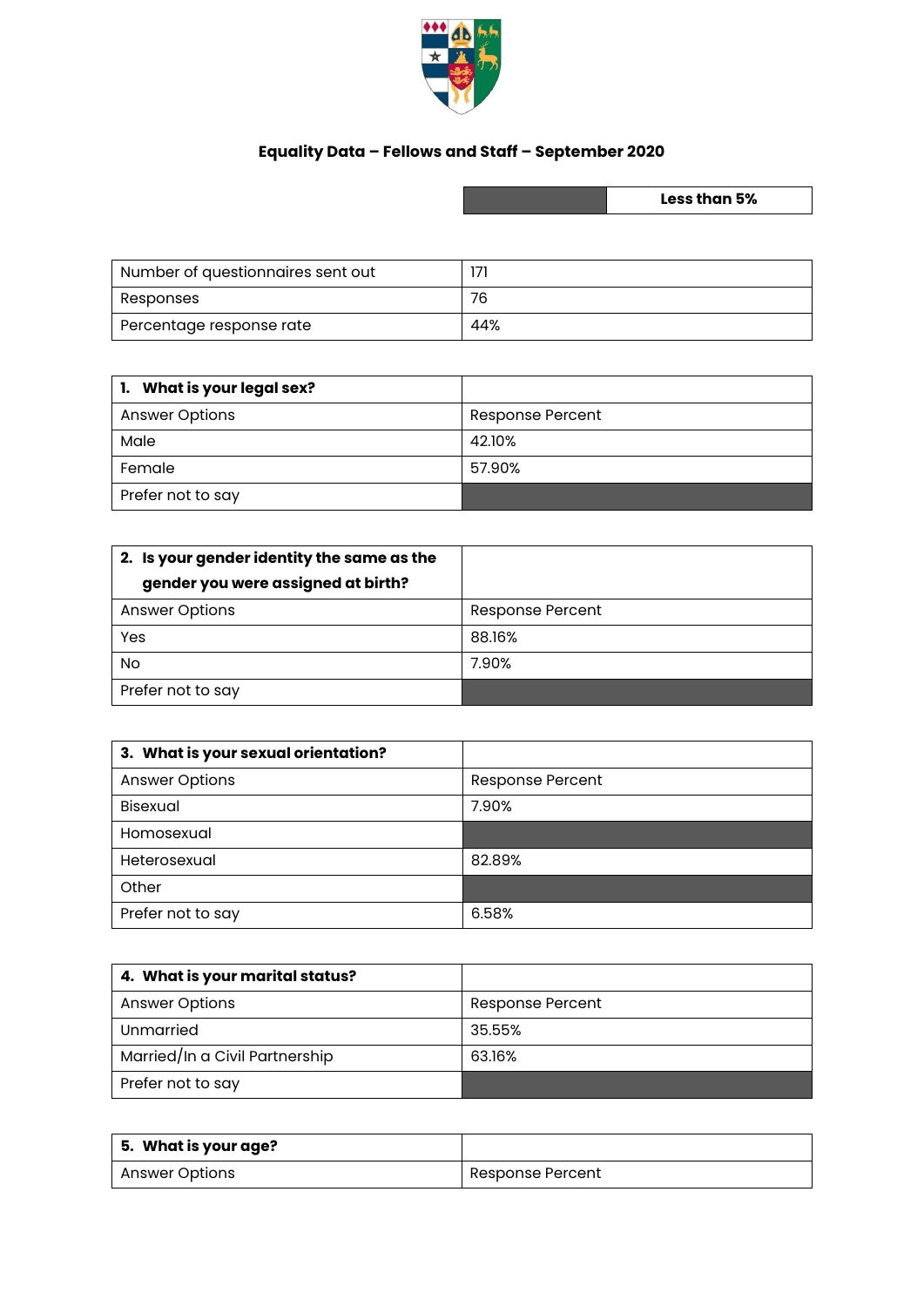

| $18 - 25$         | 5.26%  |
|-------------------|--------|
| $26 - 30$         |        |
| $31 - 35$         | 13.16% |
| $36 - 40$         | 13.16% |
| $41 - 45$         | 14.47% |
| $46 - 50$         | 13.16% |
| $51 - 55$         | 14.47% |
| $56+$             | 21.05% |
| Prefer not to say |        |

| 6. Do you have a disability or long term medical condition? |                  |
|-------------------------------------------------------------|------------------|
| <b>Answer Options</b>                                       | Response Percent |
| Disability                                                  | 9.21%            |
| No disability                                               | 80.26%           |
| Prefer not to say                                           | 10.53%           |

| 7. How would you describe your ethnic origin?: |                         |
|------------------------------------------------|-------------------------|
| <b>Answer Options</b>                          | <b>Response Percent</b> |
| <b>British</b>                                 | 48.68%                  |
| Irish                                          |                         |
| Other White background                         | 31.58%                  |
| Black or Black British - Caribbean             |                         |
| Black or Black British - African               |                         |
| Other Black background                         |                         |
| Asian or Asian British - Indian                |                         |
| Asian or Asian British - Pakistani             |                         |
| Asian or Asian British - Bangladeshi           |                         |
| Chinese                                        |                         |
| Other Asian background                         | 6.58%                   |
| Mixed White and Black - Caribbean              |                         |
| Mixed White and Black - African                |                         |
| Mixed White and Asian                          |                         |
| Other mixed background                         |                         |
| Arab                                           |                         |
| Prefer not to say                              |                         |